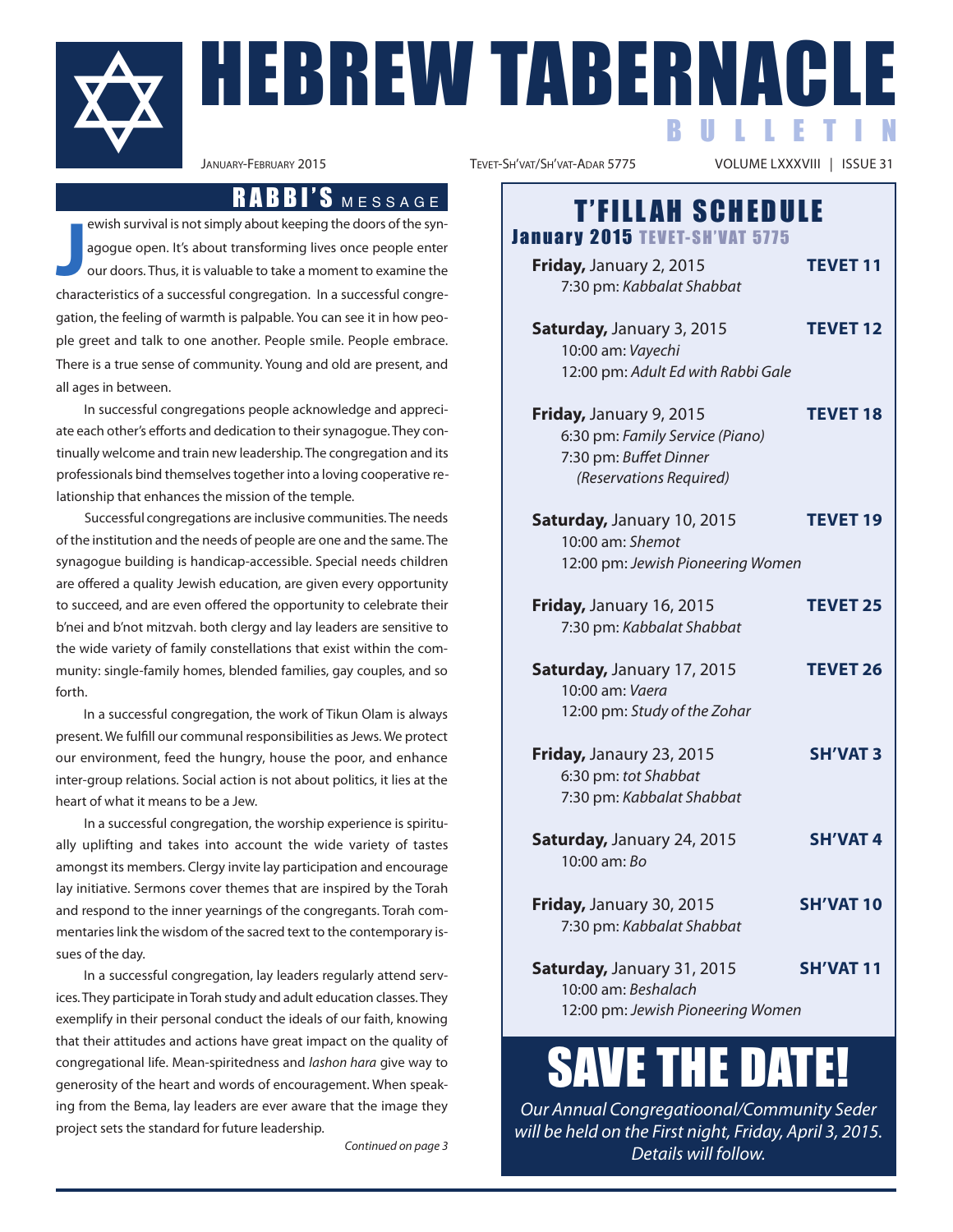

### **HEBREW TABERNACLE CONGREGATION**

A Liberal Congregation & Progressive Community Center

| RebJeff99@yahoo.com                                                         |
|-----------------------------------------------------------------------------|
|                                                                             |
|                                                                             |
| Dr. Robert L. Lehman, z"   Rabbi Emeritus                                   |
|                                                                             |
|                                                                             |
| rselig@lycos.com                                                            |
|                                                                             |
| jslcsw@aol.com                                                              |
|                                                                             |
| mkleinnyc@rcn.com                                                           |
|                                                                             |
| ren 27@rocketmail.com                                                       |
|                                                                             |
| paulglassman@juno.com                                                       |
|                                                                             |
| Lcytryn@gmail.com                                                           |
|                                                                             |
| dianaddouglas@hotmail.com                                                   |
|                                                                             |
| susan_gellert@yahoo.com                                                     |
|                                                                             |
| skleinp@aol.com                                                             |
| Richard Ehrenreich  Men's Club President                                    |
| rehrenreichusa@nyc.rr.com                                                   |
|                                                                             |
| skhspr@gmail.com                                                            |
|                                                                             |
|                                                                             |
| htoffice@nyc.rr.com                                                         |
| htoffice@nyc.rr.com                                                         |
|                                                                             |
| HTchesed@gmail.com                                                          |
|                                                                             |
|                                                                             |
| Harriet Bailer, Diana Douglas & Regina Gradess GoldWing Curators            |
| EHBailer@aol.com;dianaddouglas@hotmail.com;                                 |
| ReginaG99@gmail.com                                                         |
| Web address: www.hebrewtabernacle.org                                       |
| W<br>Published bi-monthly by the<br>Hebrew Tabernacle of Washington Heights |

hebrew Tabernacle of Washington heights 551 Fort Washington Ave. New York, NY 10033-1908 A Member of the Union for Reform Judaism

Deadline for inclusion in the march-april bulletin is February 2nd material received after that date will be held until the may-June 2015 issue. *htoffice@nyc.rr.com*

### **T'FILLAH SCHEDULE**

### **February 2015 SH'VAT-ADAR 5775**

| Friday, February 6, 2015           | <b>SH'VAT 17</b> |
|------------------------------------|------------------|
| 6:30 pm: Family Service (Piano)    |                  |
| 7:30 pm: Buffet Dinner             |                  |
| (Reservations Required)            |                  |
|                                    |                  |
| Saturday, February 7, 2015         | <b>SH'VAT 18</b> |
| 10:00 am: Yitro                    |                  |
| 12:00 pm: Adult Ed with Rabbi Gale |                  |
| Friday, February 13, 2015          | <b>SH'VAT 24</b> |
| 7:30 pm: Kabbalat Shabbat          |                  |
|                                    |                  |
| Saturday, February 14, 2015        | <b>SH'VAT 25</b> |
| 10:00 am: Mishpatim-               |                  |
| Shabbat Shekalim                   |                  |
| 12:00 pm: Study of the Zohar       |                  |
|                                    |                  |
| Friday, February 20, 2015          | <b>ADAR1</b>     |
| 7:30 pm: Kabbalat Shabbat          |                  |
|                                    |                  |
| Saturday, February 21, 2015        | <b>ADAR2</b>     |
| 10:00 am: Terumah                  |                  |
| 12:00 pm: Jewish Pioneering Women  |                  |
|                                    |                  |
| Friday, February 27, 2015          | <b>ADAR8</b>     |
| 6:00 pm: Tot Shabbat               |                  |
| 7:30 pm: Kabbalat Shabbat          |                  |
|                                    |                  |
| Saturday, February 28, 2015        | <b>ADAR9</b>     |
| 10:00 am: Tetzaveh-Shabbat Zachor  |                  |

## **HT needs your help to fix things or get things fixed!**

Interested? let us know how you can help our aging building! Please leave your contact info at the office!

**212-568-8304**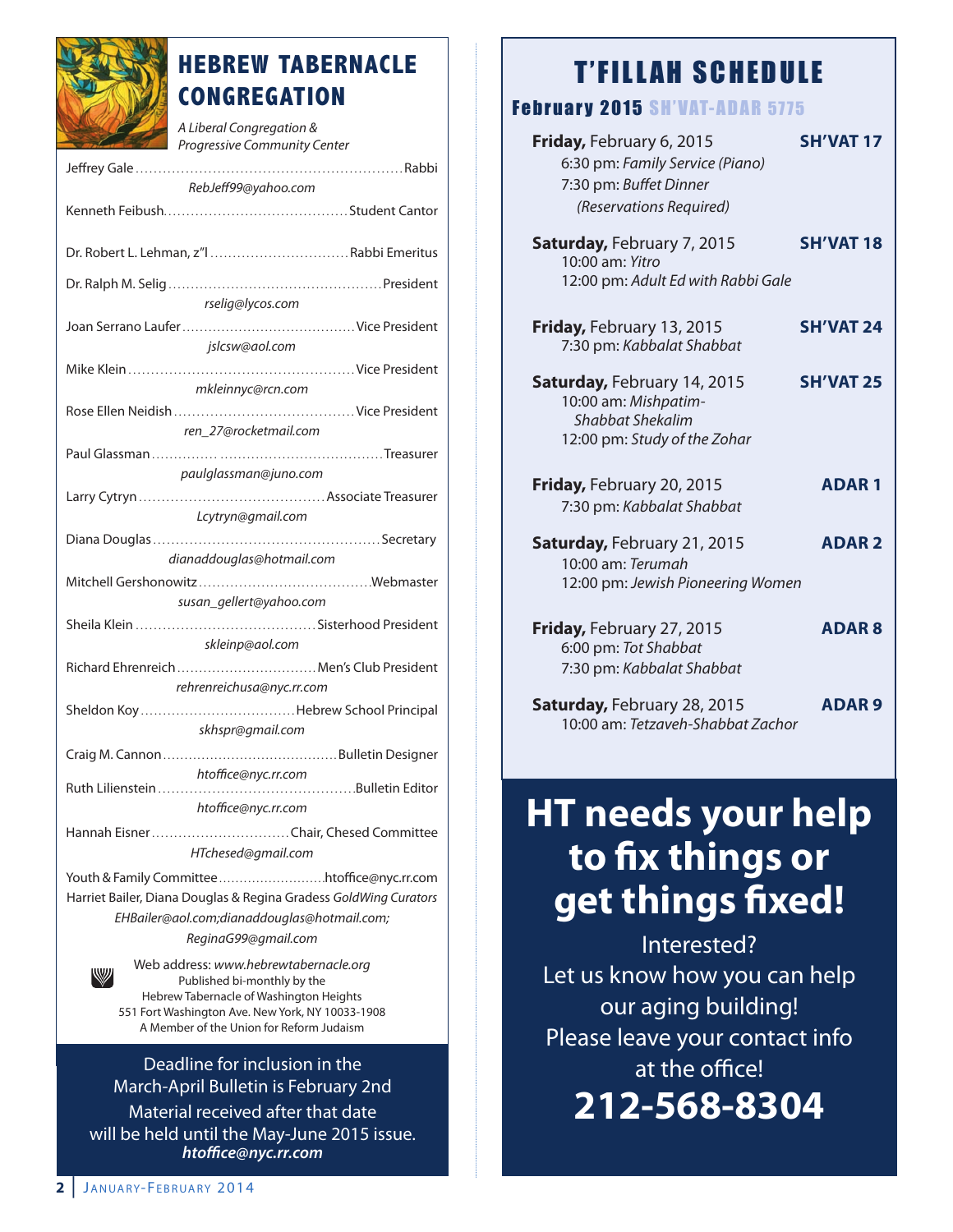### **RABBI'S Message**

### Continued from page 1

In a successful congregation, education is not only for children, but for people of all ages, from day-care and parenting programs to family retreats and adult study classes. Jewish literacy enables and empowers us to make educated choices about how to live authentically as modern Jews. Is this not the essence of reform Judaism?

In successful congregations a large number of young peoplejoin the synagogue youth groups and spend summers at URJ camps. Camps are the most effective means we have, not only to teach Torah, but to transmit a passion and excitement about being Jewish. There is no better way to build a positive and enduring Jewish identity than the experience of living as Jews with Jews, every moment of every day, for an extended period of time.

a successful congregation is a community which sees the big picture. The nuts and bolts of synagogue life exist to create a community of meaning. as we enter the new secular year, 2015, let us sustain a successful congregation in which God and Torah are at the center and which continues to meet the social, educational, and religious needs of our members. let us sustain a congregation which will fulfill its covenantal responsibility to all who seek a Jewish spiritual home–one that gives our lives meaning and moral purpose. It can be done and, with God's help, it will be done.

*If you or someone you care about is hospitalized, ill, or needs some cheer, contact the Chesed Committee. Neglect is a shame, with everyone to blame.*

### **Call the office at 212-568-8304 or e-mail us at htChesed@gmail.com**







### **NOW, eaSIer aCCeSS tO ServICeS FOr OLder adULtS**

The ym & yWha of Washington heights and Inwood (WhIy) has collaborated with the Riverdale YM-YWHA, the Jewish Community Council of Washington Heights and Inwood, and the Hebrew Home at Riverdale to form a unique partnership called

### **the hudson Community Project: Safe at home.**

It combines our agencies' resources, expands the geographic scope of our services-and streamlines the way we provide them. The result – older adults can receive a more comprehensive selection of services aimed at helping you maintain your independence and make living at home more comfortable and secure.

### **SOME OF OUR SERVICES INCLUDE**

**M&YWHA** 

Case Management — Housing Advocacy — Kosher pantry — Kosher meals — Social Adult Day care — In-home support — Health Maintenance — Rehabilitation — Transportation

**For more information, please contact: Sarah Leiner, MSW at (212)-569-6200 x 233.**

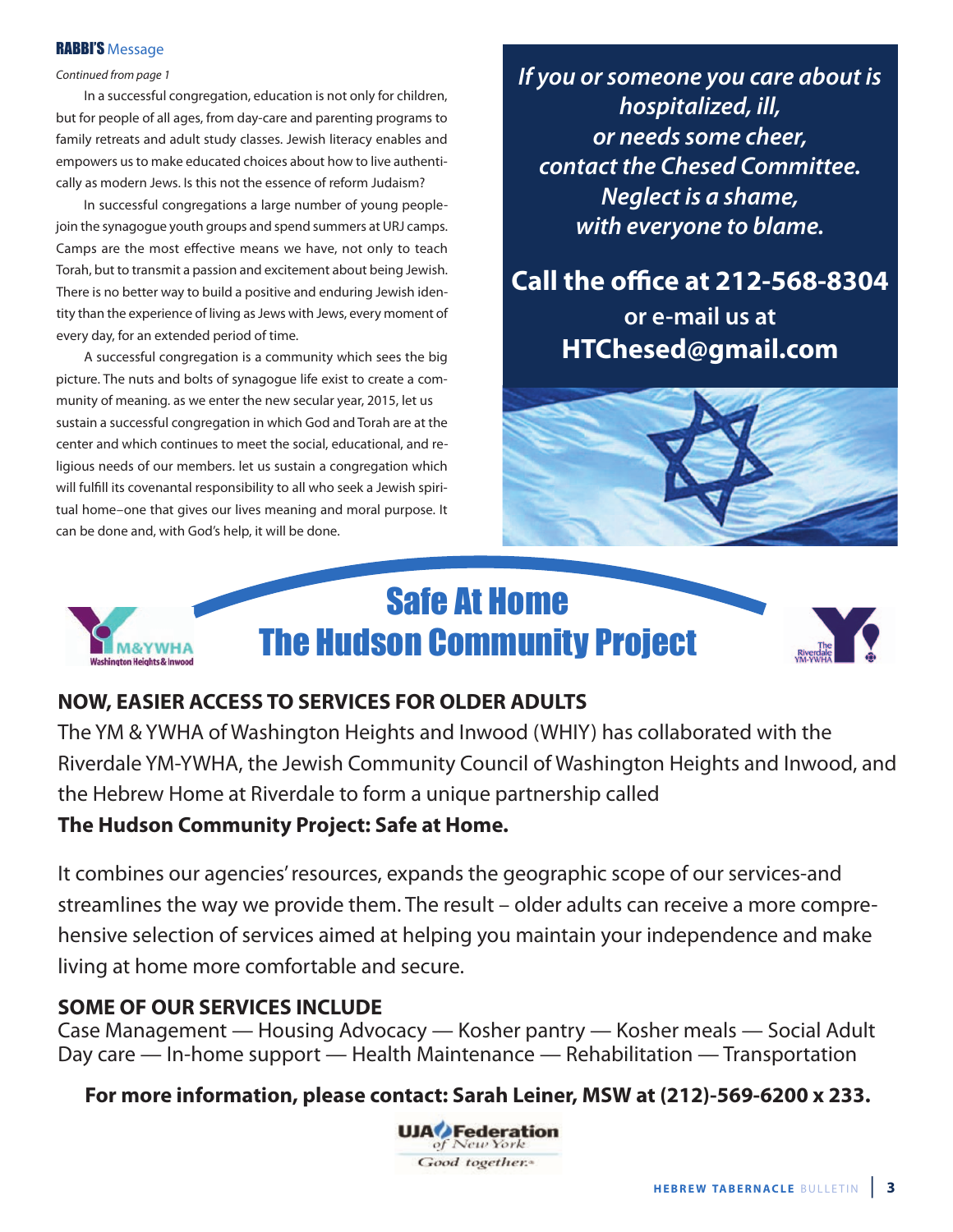### **The Hebrew Tabernacle's Armin and Estelle Gold Wing January/February 2015 Exhibit IreNe NedeLaY- OIL PaINtINGS** *SIBERIANA*



Irene Nedelay was born in Novosibirsk, Siberia, and lived there for 36 years, studying fine art and developing a distinctive approach to painting. Irene's "Siberian style" is influenced by various aspects of old Russian art, such as iconography and Siberian lubok (naive pictures printed from the carved surface of woodblocks and colored by hand), and Parsuna (Russian portraits fashionable in the seventeenth and eighteenth centuries).

Since the beginning of her artistic career, Irene was an opponent of the strict ideological frames of so-called "Soviet official art." after graduating from the art Institute of novosibirsk university with a master's degree in fine art, she chose a career

as an independent artist, without ties to any Soviet associations. In the years of Gorbachev's perestroika, Irene became an active member of an underground movement of young artists and poets. one could stumble across her paintings in such unexpected places as school halls and underground youth clubs. She became widely known in 2000 through her first one-woman show in novosibirsk, which was sponsored by the Soros Foundation. In 2002, Irene moved to Saint Petersburg,



where she embarked on a career as a professional artist. In 2007, her first western European solo show was held in Wiesbaden, Germany.

In 2009, Irene moved to the united States and started painting in her own studio in Staten Island. From 2010- 2014 Irene has had

more than thirty solo and group shows in the US, Russia, the United Kingdom, and Germany. In 2011, she won the JP Morgan Chase Arts in our Communities Grant for Developing Russian and Siberian Art and became a member of the National Association of Women Artists. In 2012, she was awarded The Audrey Hope Shirk Memorial Award for Works on Canvas. In 2013, she won the naWa medal of honor & the elizabeth Stanton blake memorial award for works on canvas.

Nedelay's work evokes her biography. The magical world glimpsed in these images conveys the artist's love of her homeland and respect for its visual traditions, in a unique, personal style. The stories Nedelay paints are rooted in the history of the Siberian people to whom she has devoted her art.

Many of Ms. Nedelay's pieces are for sale with a portion of the proceeds being donated to the Hebrew Tabernacle. A price list is available.

### **Gold Wing Artist's Opening Reception all are invited to meet the artist at about noon, Saturday, January 17, 2015**



**The Armin and Estelle Gold Wing** in the Hebrew Tabernacle 551 Fort Washington Avenue at 185 St, NY, NY 10033 - Free Admission call 212-568-8304 for viewing hours or go to HebrewTabernacle.org

Directions: "A" train to 181 St - use elevator at 184 St exit up to Ft. Washington Avenue. Buses - M 4, M 98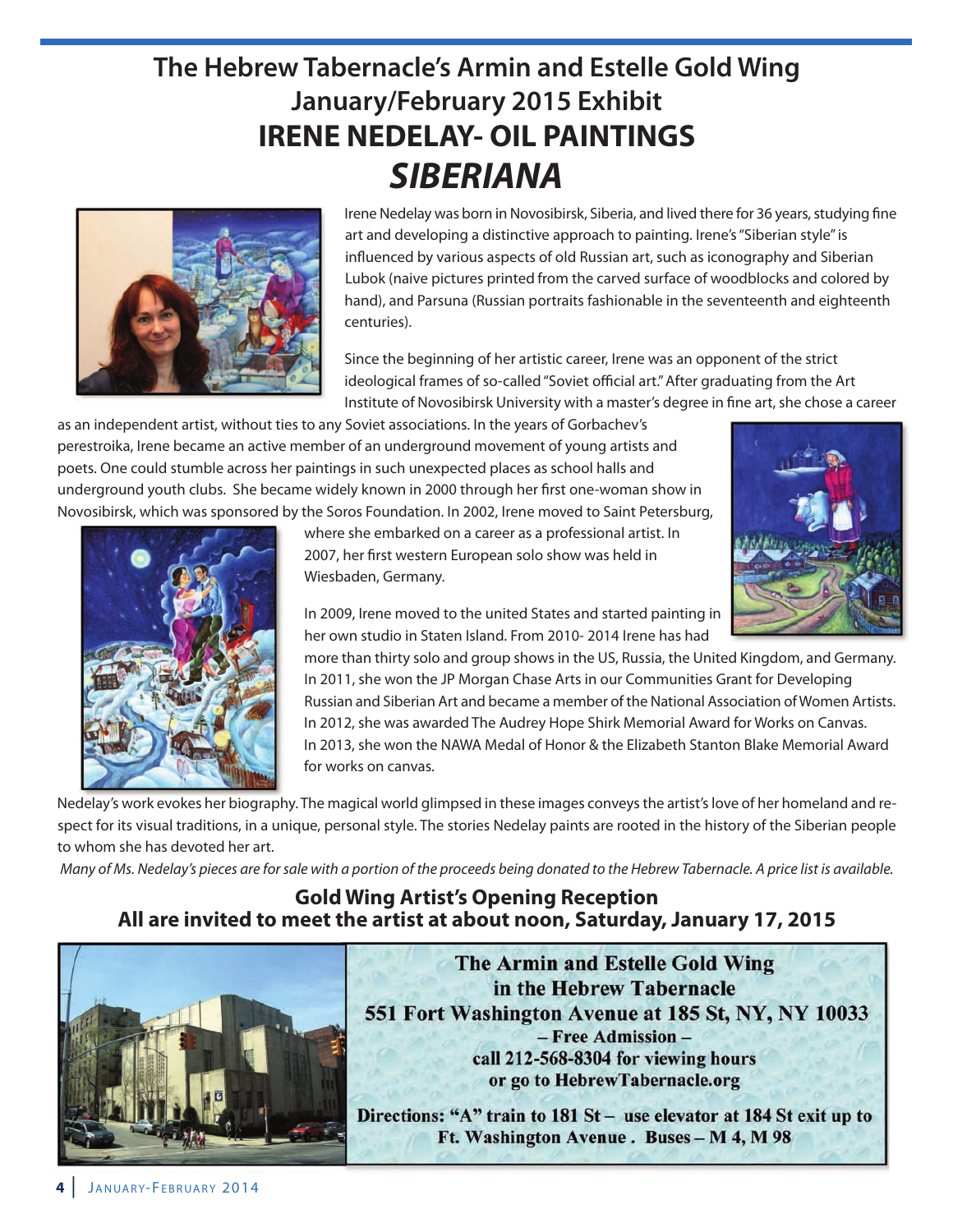# **THANK YOU**

### **WE GRATEFULLY ACKNOWLEDGE THESE RECENT CONTRIBUTIONS:**

### **adULt edUCatION FUNd, Israel 101**

received a donation from… Richard Ehrenreich rhonda lee Kaplan various Inez West

### **CLerGY aSSISt FUNd**

received a donation from…

Hebrew Tabernacle Sisterhood to cover clergy payroll costs, Sept., Oct., Nov. & Dec., 2014

 $\pi$ תות רבה

### **GeNeraL FUNd**

received a donation from… Michael & Vivian Anapol yizkor/ Kol Nidre Donation harold & ruth austern Kol nidre / yiskor donation Hilde Cytryn General Fund Donation

Gunter & Ruth Hirshfield **Kollands** Kol Nidre / Yiskor Donations michael & melanie Klein In honor of alec Farber's bar mitzvah

Monica Roth **continued on page 6** Enter the name of Lino Saez to the Kaddiish list for one year and by a ge 6 Monica Marga Marx **Marga Marx Marga Marx Marga Marx Marga Marx Constant Marga Marx Constant Marga Marx Constant Marga Marx Constant Marga Marx Constant Marga Marx Constant Marga Marx Constant Marga Marx Cons** lore reutlinger Kol nidre / yiskor donations

bella y. bankoff In memory of the yahrzeit of Ida Gordon Jerry & Ellen Bergman **In memory of the Yahrzeits of Ilse and Ernest Bergman** ronnie burrows In honor of anniversary of mark hamburgh's bar mitzvah Andrew & Paula Loscocco DaSilva In memory of the Yahrzeit of John and Lucy Loscocco Leslie Deman **In memory of the Yahrzeits of Richard and Paula Deman** In memory of the Yahrzeits of Richard and Paula Deman Mario A. & Johanna J. Eisenberger In memory of the Yahrzeit of Hans Hermann eva b. Feist In memory of the yahrzeit of hans W. Sittenman Joel & Jean Goldstein In memory of the yahrzeits of rae Fiber and betty myerson Barbara Gonzo **In memory of the Yahrzeit of Sylvia Dlugatch** In memory of the Yahrzeit of Sylvia Dlugatch Mark & Rita Hamburgh **In memory of the Yahrzeit of Selma Sarner** In memory of the Yahrzeit of Rochel Kleiner allan heussinger In memory of the yahrzeit of bertel loewenstein hilda hoffman In memory of the yahrzeit of Jindrich hoffman michael & ellen hoffman In memory of the yahrzeit of Gerda ruwalski Kathe Jonas **In memory of the Yahrzeit of Paul S. Jonas** In memory of the Yahrzeit of Paul S. Jonas Walter Kann (Walter Kann Foundation) General operating support in memory of Walter Kann In honor of Shay Rubinson's Bar Mitzvah In honor of Denny & John Kelk's anniversary & Denny's birthday Kol Nidre/Yiskor Donations 2014 ursula Kohlmann Kol nidre / yiskor donations 2014 esther land In memory of the yahrzeit of Gerald land Sharon Lehman **In memory of the Yahrzeit of Ilona Lehman** In memory of the Yahrzeit of Ilona Lehman Charles & virginia levenback In memory of the yahrzeit of hedi levenback Robert Levenback **In memory of the Yahrzeit of Hedi Levenback** In memory of the Yahrzeit of Hedi Levenback yvonne & natalie metz In memory of the yahrzeit of Karl muetz mark meyer In memory of the yahrzeit of ottilie meyer Rose Ellen Neidish **In honor of Mark Hamburgh's Bar Mitzvah Anniversary In honor of Mark Hamburgh's Bar Mitzvah Anniversary**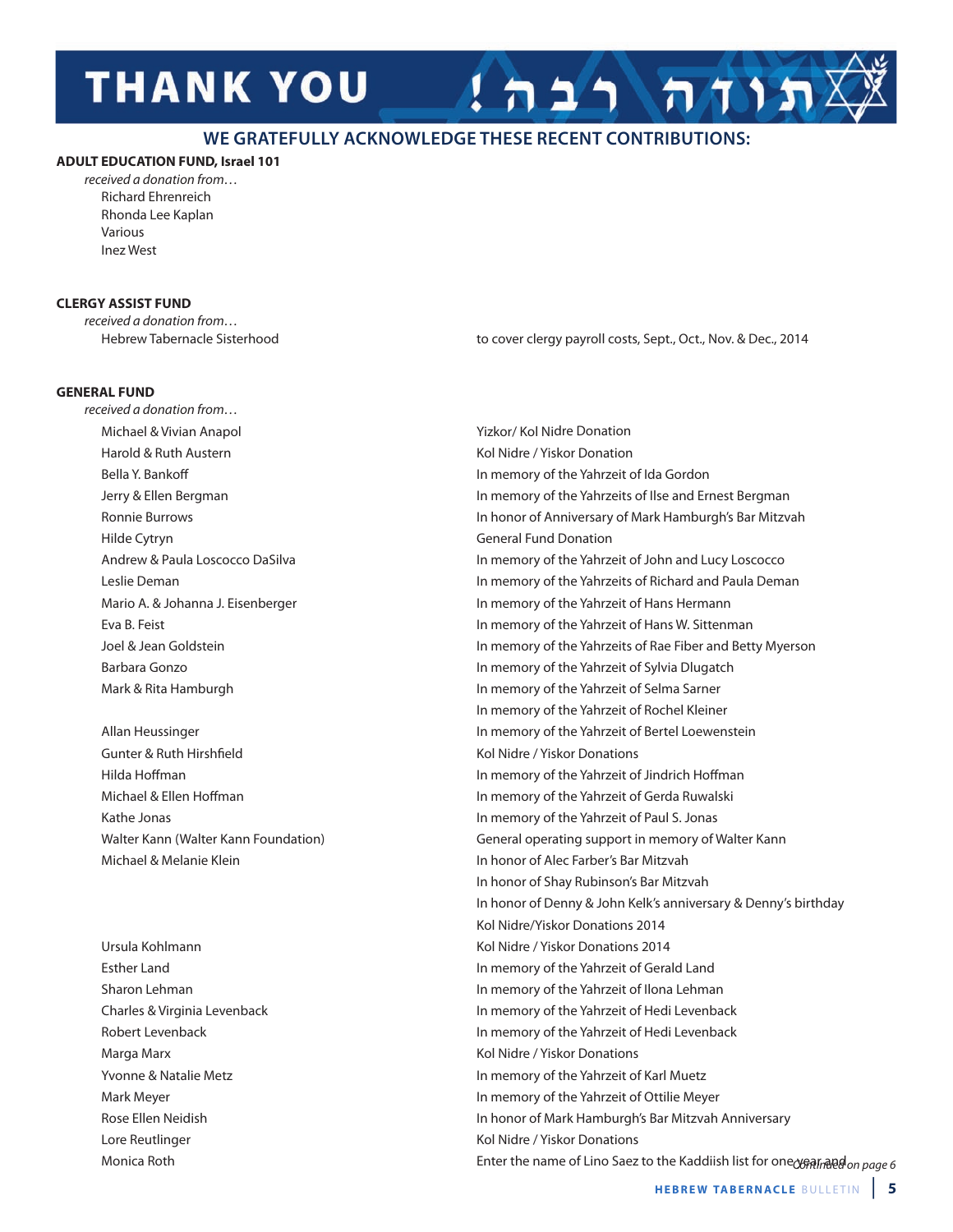# **THANK YOU**



### **DONATIONS**

Continued from page 5

| Manfred & Rhoda Rosenthal                        |
|--------------------------------------------------|
|                                                  |
| In memory of the Yahrzeit of Siegfried Rosenthal |
| Stein, Rona                                      |
| Rudolph Steinhardt                               |
| Vera Strauss                                     |
| Gary Thalheimer                                  |
|                                                  |

permanently add his name to the Yahrzeit list In memory of the Yahrzeit of Lisel Rosenthal

Kol Nidre / Yiskor Donations In memory of the Yahrzeit of Hannah Neuhaus In memory of the Yahrzeit of Alice Katz In memory of the Yahrzeit of Regina Frankenberg In memory of the Yahrzeits of Martin and Gretel Thalheimer Ruth Wertheimer **In memory of the Yahrzeit of Felice Kalfus** Dr. Ruth Westheimer Theorem 2014 Collection Control of Ruth Westheimer May 1990 Collections 2014 Joseph E. Wolfermann General operating support In honor of Kristallnacht Service 2014

### **PRINCIPAL'S DISCRETIONARY FUND**

received a donation from… hilde Cytryn

### **rUMMaGe SaLe FUNd**

received a donation from…

Provincetown Art Assoc. and Museum Inc. **proceeds from the sale of four donated pencil drawings** 

### **TOT SHABBAT FUND**

received a donation from… Sheldon Koy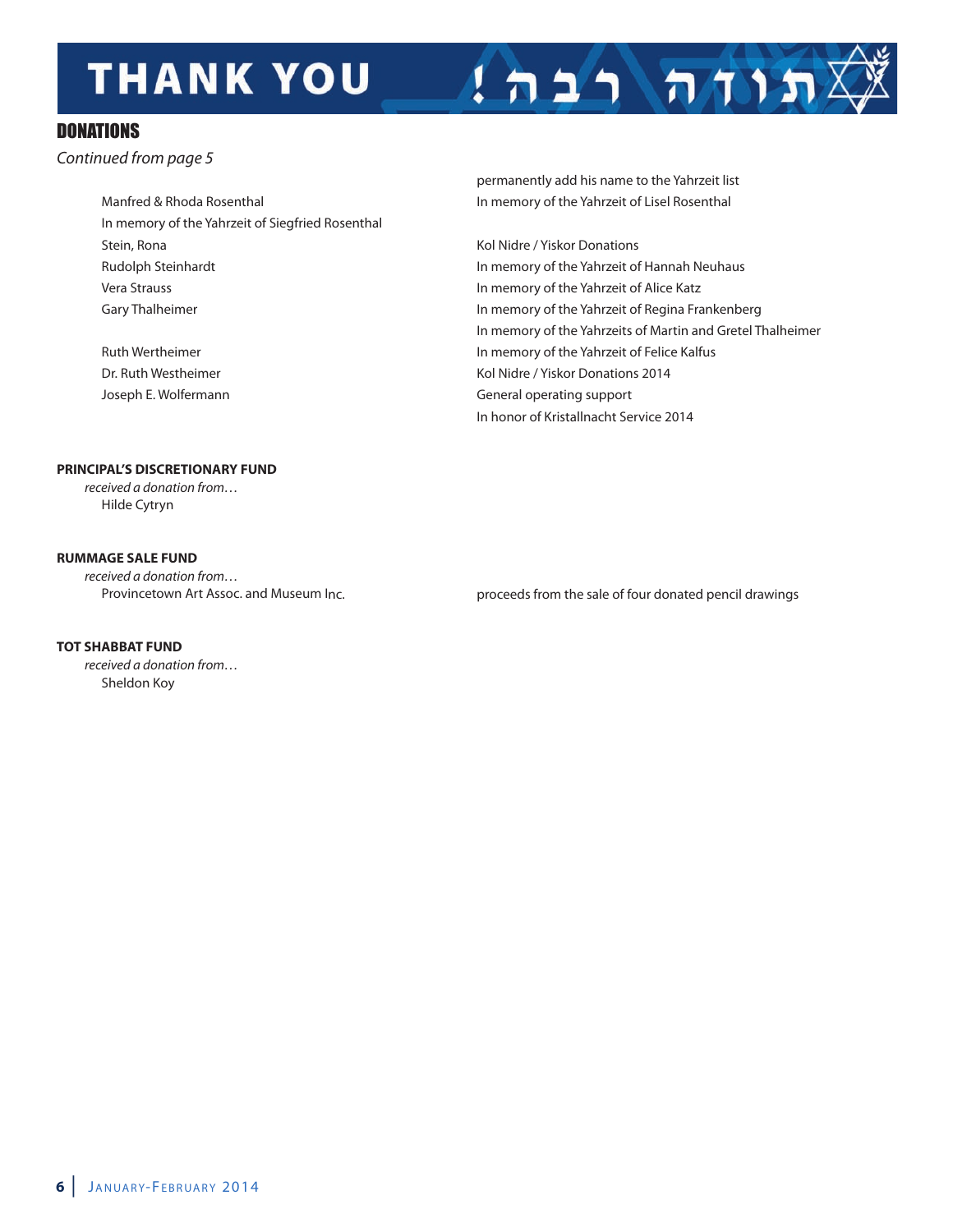### **Letter FrOM vICe PreSIdeNt /bUILdING MaNaGer**



**W**e are fond of saying, "There is always something going on at the<br>Hebrew Tabernacle." That phrase now means more than ever before! The HT calendar was packed in 2014; our Licensing Committee has had its hands full of long and short-term rentals for a wide variety of community events. 2015 looks like another busy year. If you are contemplating holding an event at hT, check our website calendar and contact the office early, so you won't be disappointed.

### HT SECURES A GRANT FROM THE NEW YORK LANDMARKS CONSERVANCY

December 8, 2014 was a major milestone date on which I signed a contract with Sleszynski Corp. The work for this contract, a huge step in the preservation of our building, will consist of two major components. The first, already in progress, is installing a litsco cladding system on our main upper roof over our coping stone and inboard parapet walls. When this work is complete it will prevent water from penetrating these areas. The second component is removing and replacing the roof at the northeast corner of the building directly over the Fort Washington Avenue stairway. Work will also be performed on the roof drain. The contract is being carefully monitored by mary Kay Judy, a consultant from the Architectural and Cultural Heritage Conservation. This effort is the culmination of nearly two years of work: applying for the grant, doing site surveys, holding meetings, winning the grant, developing the scope of work, reviewing contract documents and drawings, putting the contract out to bid, and selecting the contractor. all this hard work secured a grant worth \$71,000. The Grant Committee consists of Joan laufer, Paul Glassman and myself. We are hopeful that we'll be able to secure additional grants to address other building projects.

### RUMMAGE SALE A HUGE SUCCESS

This year the Rummage Sale had more customers than ever before. A line started forming two hours before the event began and when the doors opened it looked like black Friday. The checkout counter had a long line from opening time through 2 Pm. I want to thank the many volunteers and our awesome custodial staff who worked so hard to make this annual event a huge success.

### PLANTINGS

On a windy Sunday in November, I supervised two Hebrew school students, Julia Klein and Daria Kolmogorova in planting a variety of bulbs around the perimeter of hebrew Tabernacle. The bulbs should be a lovely enhancement to our building when springtime rolls around.

I want to wish everyone a healthy, happy and prosperous secular New Year!

mike Klein, vice President and building manager

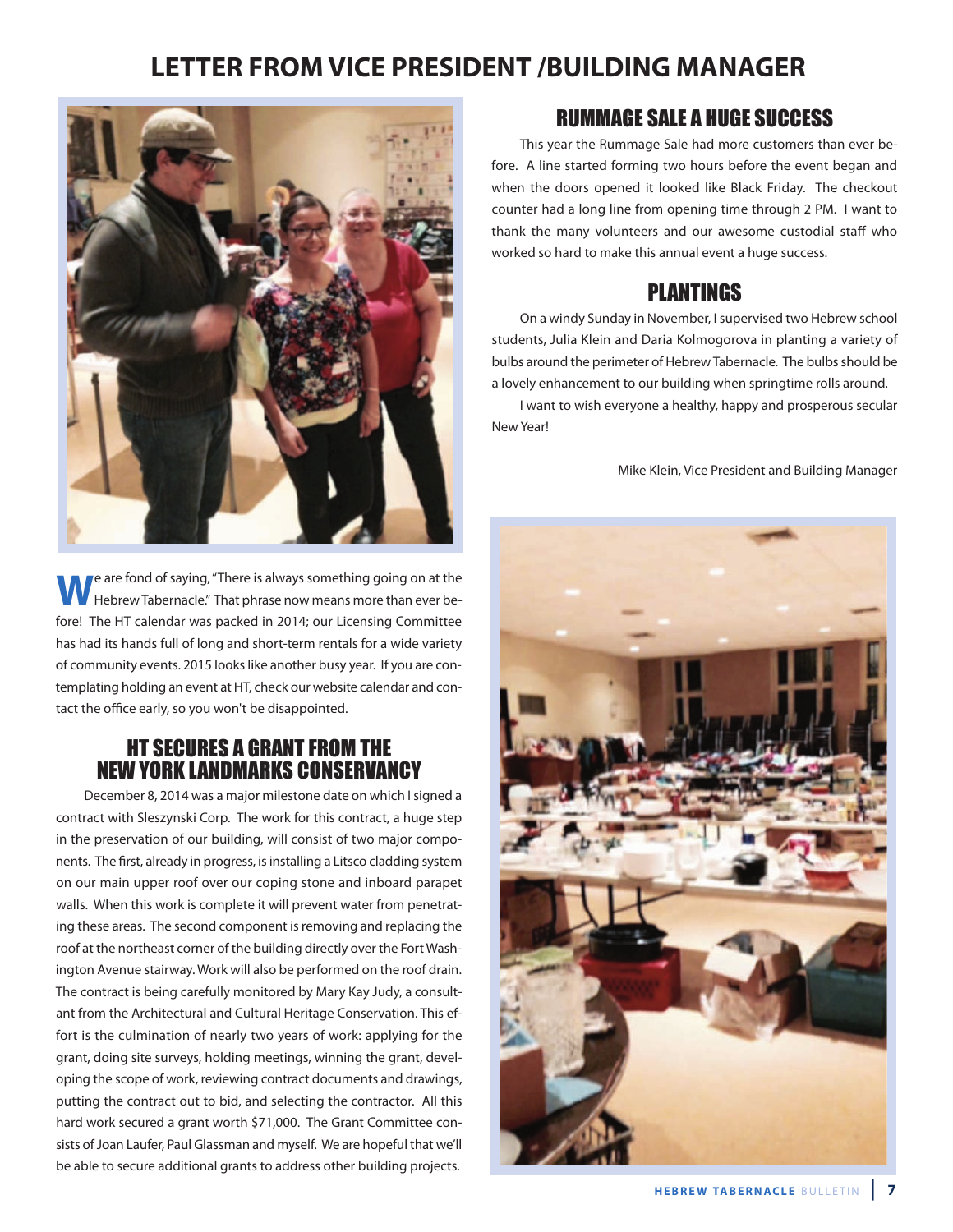### **IN MEMORIAM**

In grateful memory of the departed whose names are taken from the records of Hebrew Tabernacle and Beth Am and which appear on a separate weekly Yahrzeit list. It is our minhag to read Yahrzeit names at the Shabbat services following the date. **If you would like a name read, please call the office in the preceding week.**

### **YahrzeIt LISt**

### **January 2 & 3, 2015**

Margarete Adler lea allweil Warner baer Margot Baumgart Gisela beer alfred besser Walter Blankfort Gertrude Bloch **Esther Blum** Margaret Breitbarth **Isidore Brown** lucy P. Cahn Sofie Cohen Caesar Cohn **Ernst Damitt** Jacob Dessauer Herman Engel Julius Feist Simon Fleishman leonard Friedland bianca Geist Grigori Glaz Walter Goldstrom Inge Goodkind Simon M. Greene Emma Gutmann Frieda hamburger-Schmer Daniel Hamelburger Robert Hyman aaron Jacobs laura Karlsruher Doris Karp alice Katz berti Katz Arthur L. King alice Kingsley Charles Kluge Paula laubheim Shirley lesser Tillie Sneudaira lesser

Jennie S. levy bernard lewis hans militzer Anna Neubrunn **Ruth Neumann** Morris Newman Otto Nothmann Dr. Ulrich Ollendorff oskar Pomper **Edward Preis Elizabeth Rich** Susan Rosenfeld Jeanette Elfriede Rosenwald Sophia Ross anna Saul belle Schoenwetter Therese Schwarz Gumpert Seide Ilse Selowsky rose Silverman Gerald Solomon Minna Sommer Zita Stern Sonder lena Spector erna Strauss Selma Tobias Leopold Ullman Max H. Weinberg alice Weissman Rosel Wodowski Monroe Wohlgemuth herta Wollner

#### **January 9 & 10**

Isaac Acker Nathan Thomas Austern Kurt bachenheimer Charles bargeski Samuel berger bella bimberg Fred bodenheimer rochelle Cantor

Ludwig Dahlberg Glady ebel **Kurt Elias** emma eschelbacher Nora Frajer Walter Frankel Isaac Gitsky helen Graff **Bina Hamburger** Sidney Hausman Theresa Heiman Willi Heimann Josef W. herzberg Joseph hirschheimer **Rudolph Kaufman** Stephan leopold Frieda lesser Augusta Levy leon lewin Pauline Morris alfred mortge henry oestreicher Jacob oppenheimer hilde Pollack **Ella Reiner** Dagmar Rosenbaum Ascher Rosenbluth Julius Schloss William Seideman Max Steinberg alfred Steiner alice Stern-Peters Max Teichner **Martin Thalheimer Fllen Wall Rudolf Waller** herman Weikersheimer Gretl Weil

### **January 16 & 17**

Dr. Arthur Arndt alfred bacharach **Ruth Batt** hertha baumblatt Sally Baumblatt **Ruth Bekker** hortense bender **Carl Berney** 

nellie blum Julia Cahn Gerald Cappel herman Cohen Leonie Damitt Caroline Felsenthal Joseph Florsheim Max Florsheim Ida h. Fraade Irma Frankel Joseph Friedland **Emanuel Glantz** Samuel Golden Felice Gould Jeanne Hamburger Henry M. Harris Louis M. Hart Sidney Jacobs elsa l. Jonas ludwig Katz Gerda Katzenstein leopold Kestenbaum Samuel Kirchheimer natalie Klein Philip laufer Salomon loewensberg Joseph maculla Isidore mannheim Moritz Marx Fred mathes Tillie michel Werner H. Norman Sidney C. Norris **Thilo Nussbaum Ruth Oppenheimer** Celia Perlman lilly Porjesz **Betty Rosenberg** Joseph Rosenthal Clem Salmon Emma L. Samuels Diane Carol Schnee Dr. Solomon Schwartz Sophie Waxman Shear hermine Simon alex Sonnenfeld Frieda Spaeth Continued on page 9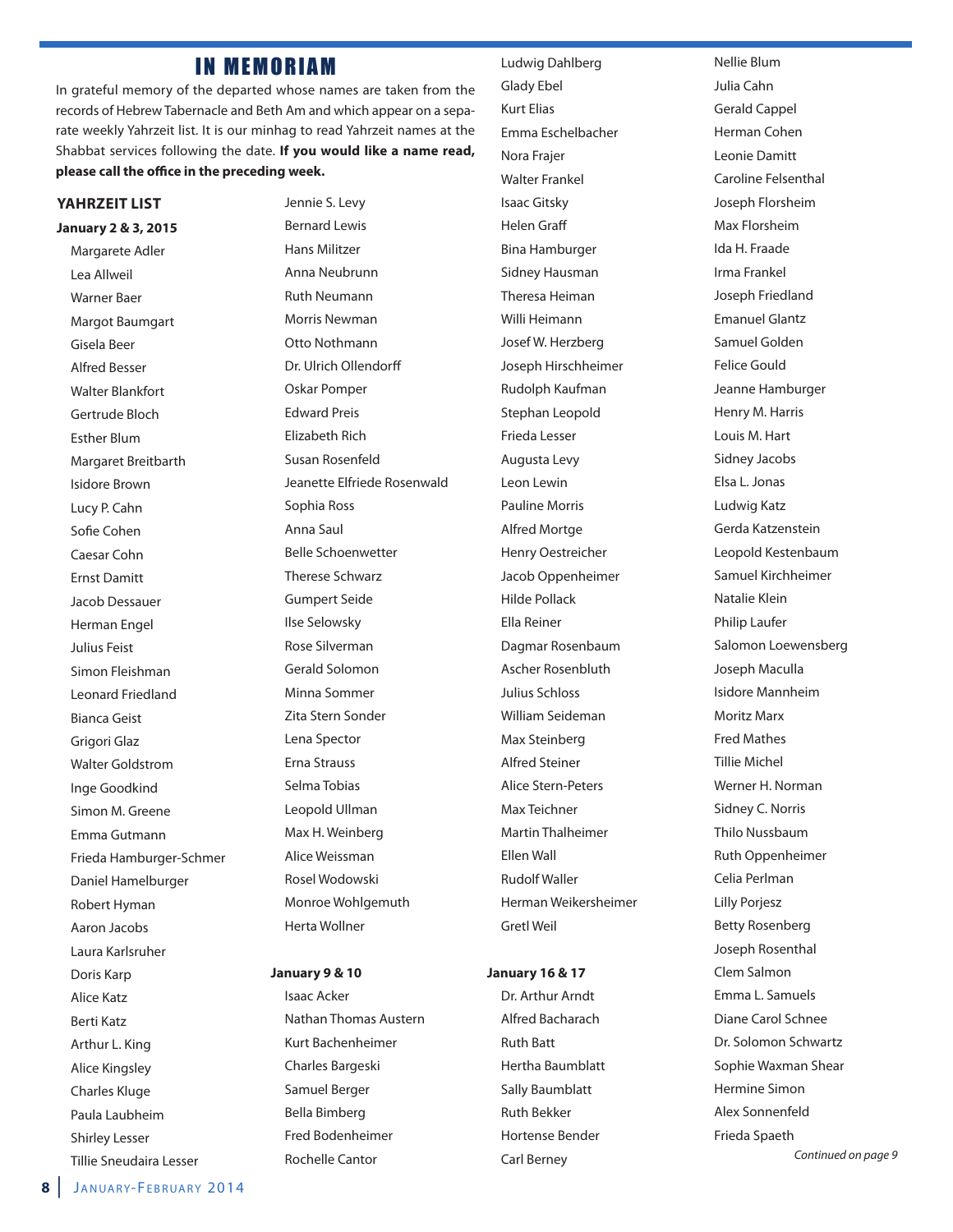#### **YahrzeIt**

Continued from page 8 louise Stern alice Sternheimer max Strauss Tillie Weiler Julius Weinstein louis Winkler

### **January 23 & 24**

Frieda Adam bessie adler Louis Austern Josef bachenheimer Martin Baer Cecile bialos Daniel Bloch Simon Cohen **Milton Dostis** Celia Farkas **Richard Feist** Flora Florsheim Sidney Forscher Werner Frank lina Froehlich Erna H. Furst Sadie Gold Lilly Golub hugo Gutmann Louis Herman Dr. Max Hofmann max Kahn Erna Kastan Felicia Kopydlowski **Robert Kraus Ancel Land Bill Leipzig** alice levy Ursula Lichtenstein alice loewensberg Rabbi Meyer Machlis Isadore max Ida Morgenroth **Emmy Newburger** Kate Nordlinger Dr. Arthur Ollendorff Rosalie Rosenbaum Sydney Rosenfeld

Werner Rothenberg Friedelle Rothschild manuel Saez hans Samuel Mary Seelig Samuel Sommers Norman Steiner **Ruth Strauss** Anna Wenig harry Wertheim Fred Wolf alfred Wurzinger

#### **January 30 & 31**

Irwin J. Appel James Astor **Kaethe Astor** amalie barth **Ruth Berger** Sol briskie lieselotte Callman **Fdward Collin** Erna Daniel **Esther Engel** martin Fleisher Frieda Fleishman Sadie Forman Greta Friedman Clara Fromm Sylvia Goldberg Walter Greenbaum Frank Gretzer Simon Gruenbaum Charlotte hamburger Frieda Hanff Regina Hirsch John J. hochstadter Gertrude S. horowitz archie Kalmus max Katz Kurt Kaufmann morris Klein adelheit Klingenstein moses Krotosky Susan leopold Dora Levine Carola loewenstein David Lowenthal

**Earl Mable Henry Maienthau** Regina Mandelbaum **Heinz Marx** Martha May oswald h. mayer Paul Meyer Linda Diane Millett Hedwig Mortge helen moses Simon Moskowitz hermann mueller elsie muller Jehuda Naor herbert neufeld alexander ockun Harry M. Osers henry Phillips Witkie Remiz Sigmund Rollman **Ray Rosenfeld** louise Sanders Polina Schretski Rose Schwartz Sarah mode Sichel Sam Silverstein leopold Stiefel **Nathan Strauss** rose Strauss Charles Sussman Walter Tunick Isidor Weil

#### **February 6 & 7**

Carrie Weiler

herta bachenheimer Doris Bader Iosif barg **Ruth Bargeski** Joseph blankenstein margaret burckhardt Isaac E. Cohen Stella Daub **Fva Davidoff** Josef Eichenberg **Edward Felsenthal** Julia Fleischer Klara Fried

Adalbert L. Furst Moritz Gartner Frederick Gerber bertha Gluck albert heimann Cecilia hirsch berthold hutz Jerome Jacobs rhoda Jaffin Frieda Kahn Jenny Kahn Katherine Karmel herbert Katz anna Katzki hedwig Kesson betty Kestenbaum Paul A. Kohlmann rafael Kohn Ariel 'Eric' Kruk Corinne lauber Dr. Frederick B. Laufer Rose Levy bernice lubich Jennie Malinoff Dr. Leo Marquith **Milton Marx** Sophie Marx Trude melzer Samuel Morgenroth **Betty Moser Rudolf Neuburg Martin Neuhaus** Abe Newman Ira Robinson Lenora Miller Robinson Annie Rosenbluth Elga Rosenfeld herbert Saalfeld hannah Schaye Max Schuster William H. Schusterman anna Sedwitz **Reny Smerka** Ida Strauss Selma Strauss Joseph Stream Erna Teichner

Continued on page 9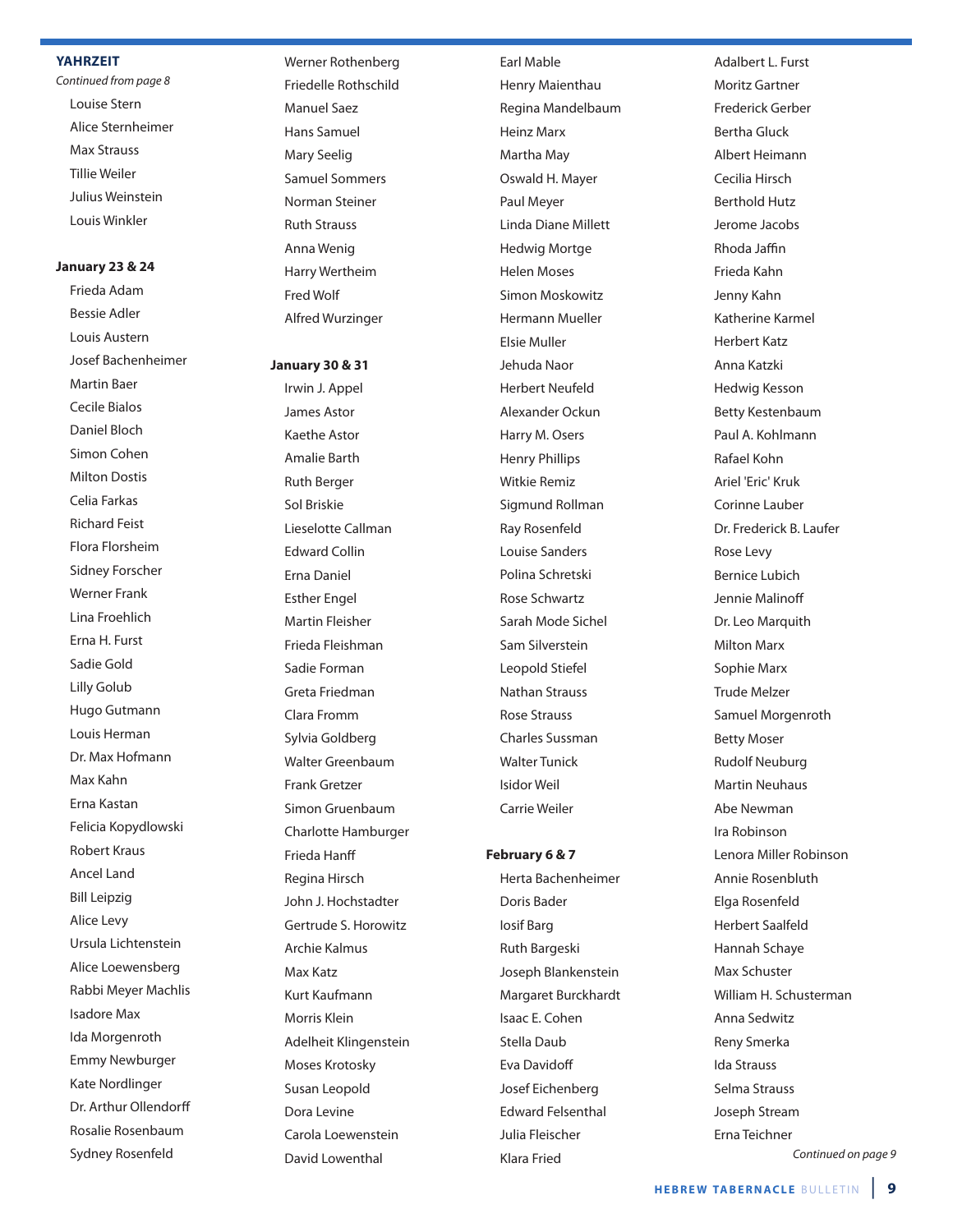#### **YahrzeIt**

Continued from page 8 rosa uhlfelder lotte Wahle Betty C. Weis helen b. Weisel

### **February 13 & 14**

leo barth Walter Bassist hugo baumgart **Fred Brandon** David Brickman leah Coin Lucy Zobel Eliaser Hermann Englaender Lina Erle Sybille Francke herta Frank Curt Frankel amelia Fuld Else Godwin Frieda Goetz max Goldmann Steffie Goldmann Polly Grohs Fred H. Hamburger **Rosalie Hart** Nathan Hausman else heart harold hersh ernest hesse Walter Horn Matthew Jacobs louis Joseph Solomon Katz albert Kaufman Julius Kaufmann henry Kohlmann mordechai Kohon Joan landauer Stefan lauber herbert lichtstern herbert lichtstern Margo Lindauer Marta Lomner Dr. Israel R. Margolies alfred mayer

**Arthur Mayer** elfriede meininger elsie monatt **Ernestine Morris** Frieda moses richard mueller **Flse Newman** Julio ottenheimer Mark Pomper Marianne Romano Eli Rosenberg Leopold Roth Friederike Rubens Dr. Gerda Saul Paul Schiff arthur Schulhafer lillian Schwartz Sarah Schweitzer luise Seeman William Smith Samuel Solow Walter Sondhelm David Strauss Isidor m. Stutz Frieda Suran **Mary Unger** albert Weil **Mary Moers Wenig** Friedel Wollmeringer

#### **February 20 & 21**

Rose Adler Max Baender Julius baer **Emily Baker** Rae Bendheim Charles berger Max Bloch else Cohn Dorothy Davis William Davis Sari Dolinger Isaac Doniger Ida Dreifus Morris Duhan Oscar Eisner Martin Fox harriet Fuss

**Estelle Gold** Teddy Graubard lillian Gruberg louis hart Clementine herz bernard hirsch Frieda W. hochberger Pauline Isaacs Irma Isner anni Kastan Sgt. Edmund J. Klingenstein leopold levy Irma loebmann Hyman Mandelsberg Lou Myerson Abe Neuman **Judes Neuman** Ida neumark Samuel oberst bertha Philipp Julius Philipp **Ruth Priest Pollitz** Irwin Reutlinger **Edith Rosenthal** Jeanie Rosenzveig Elsye R. Rothschild Paula Salzman abraham Schwartz Jennie Schwarzbaum moritz Schwarzbaum Fannie Sofransky Jacob Steuerman Fritz Strauss Ida Weinschenck Samuel Weitzenhoffer Max Wetzler Rosa Winkler ann Zizmor

### **February 27 & 28**

Clara Arnstein **Edward Baar** helen F. berg hedda blum Moses David Gerda Dittman Moritz Eberhardt Helen Eckstein Robert Fhrlich

Alice Eisenheimer Caroline Eppstein **William Eston** David Finkelstein elsie Frank adolph Gerson Minnie Glauber Rose Golden rosa Grunwald Nasha Hamlet liselotte hartmann Max Heyman lilly heymann Joel S. hirschfeld leo hochberger Cynthia Holcomb Hall **Milton Hymes** Siegmund Jaeger harry Kessler herman Kestenbaum Isidore M. King hannah Kirchheimer David Klein David Lacob Ernest Landsberg Susan Kun leddy Clara levin arthur levy harriet loeb Sophie Malvin **Eugene Marx** Hertha Marx Sophie Mayer **Carrie Meyer Emil Mortge Aron Gerson Muetz** Gerda Nesselroth Amalia Neugarten Emily G. Pearson hermann Pomper Henrietta Rothschild arthur Saalfeld Paul Schachter Norma Scharmaz **Edward Sink** Julius Sommer Peter Spivack Jerome Vigushin leon Walter Philip Weinstat Johanna Wiersch **Fric Wolff**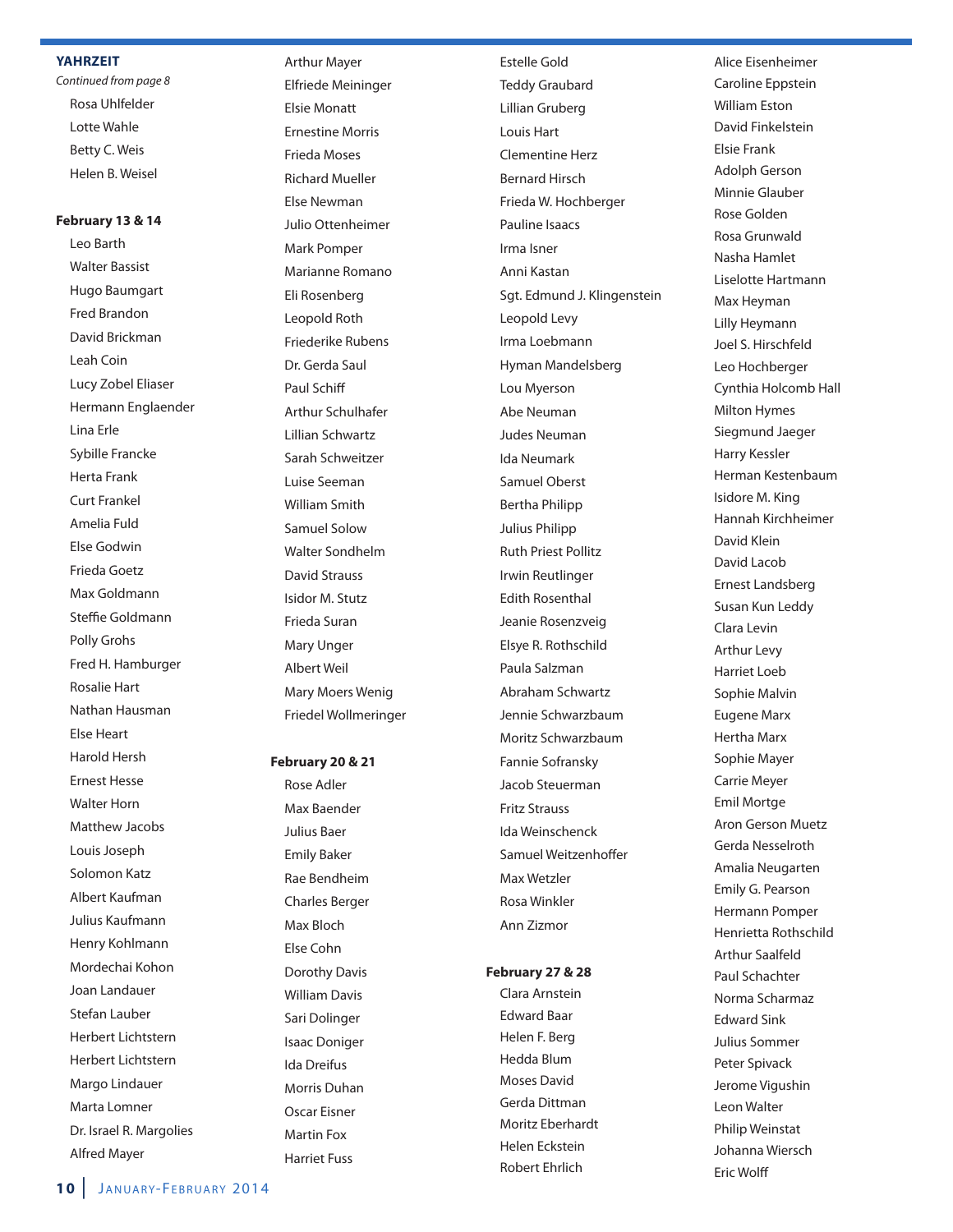### January 2015 TEVET-SH'VAT 5775

| <b>SUNDAY</b>                     | <b>MONDAY</b>                                                                                   | <b>TUESDAY</b> | <b>WEDNESDAY</b>                   | <b>THURSDAY</b> | <b>FRIDAY</b>                                                                                       | <b>SATURDAY</b>                                                          |
|-----------------------------------|-------------------------------------------------------------------------------------------------|----------------|------------------------------------|-----------------|-----------------------------------------------------------------------------------------------------|--------------------------------------------------------------------------|
|                                   |                                                                                                 |                |                                    | Tevet 10        | Tevet 11<br>7:30 pm: Kabbalat Shabbat                                                               | Tevet 12<br>10:00 am: Vayechi<br>12:00 pm: Adult with<br>Rabbi Gale      |
|                                   |                                                                                                 |                |                                    |                 | 2                                                                                                   | 3                                                                        |
| Tevet 13                          | Tevet 14<br>4:00 pm: Hebrew School<br>7:00 pm: Exercise Class                                   | Tevet 15       | Tevet 16<br>4:00 pm: Hebrew School | Tevet 17        | Tevet 18<br>6:30 pm: Family Service<br>(Piano)<br>7:30 pm: Buffet Dinner<br>(Reservations Required) | Tevet 19<br>10:00 am: Shemot<br>12:00 pm: Jewish<br>Pioneering Women     |
| 4                                 | 5                                                                                               | 6              | $\overline{I}$                     | 8               | у                                                                                                   | 10                                                                       |
| Tevet 20<br>10:00 am: Mitzvah Day | Tevet 21<br>4:00 pm: Hebrew School<br>6:00 pm: Hebrew High<br>School<br>7:00 pm: Exercise Class | Tevet 22       | Tevet 23<br>4:00 pm: Hebrew School | Tevet 24        | Tevet 25<br>7:30 pm: Kabbalat Shabbat                                                               | Tevet 26<br>10:00 am: Vaera<br>12:00 pm: Study of the<br>Zohar           |
| 11                                | 12                                                                                              | 13             | 14                                 | 15              | 16                                                                                                  |                                                                          |
| Tevet 27                          | Tevet 28<br>7:00 pm: Exercise Class                                                             | Tevet 29       | Sh'vat 1<br>4:00 pm: Hebrew School | Sh'vat 2        | Sh'vat 3<br>6:30 pm: Tot Shabbat<br>7:30 pm: Kabbalat Shabbat                                       | Sh'vat 4<br>10:00 am: Bo                                                 |
| 18                                | 19                                                                                              | 20             | 21                                 | 22              | 23                                                                                                  | 24                                                                       |
| Sh'vat 5                          | Sh'vat 6<br>4:00 pm: Hebrew School<br>7:00 pm: Exercise Class                                   | Sh'vat 7       | Sh'vat 8<br>4:00 pm: Hebrew School | Sh'vat 9        | Sh'vat 10<br>7:30 pm: Kabbalat Shabbat                                                              | Sh'vat 11<br>10:00 am: Beshalach<br>12:00 pm: Jewish<br>Pioneering Women |
| 25                                | 26                                                                                              | 27             | 28                                 | 29              | 30                                                                                                  | 31                                                                       |

### **February 2015 SH'VAT-ADAR 5775**

| <b>SUNDAY</b> | <b>MONDAY</b>                                                                                                                                                                                 | <b>TUESDAY</b> | <b>WEDNESDAY</b>                                                                  | <b>THURSDAY</b> | <b>FRIDAY</b>                                                                                             | <b>SATURDAY</b>                                                                          |
|---------------|-----------------------------------------------------------------------------------------------------------------------------------------------------------------------------------------------|----------------|-----------------------------------------------------------------------------------|-----------------|-----------------------------------------------------------------------------------------------------------|------------------------------------------------------------------------------------------|
| Sh'vat 12     | Sh'vat 13<br><b>March-April Bulletin Deadline</b><br>4:00 pm: Hebrew School<br>4:00 pm: Hebrew School<br>Tu B'shvat Seder<br>6:00 pm: Hebrew School<br>High School<br>7:00 pm: Exercise Class | Sh'vat 14<br>3 | Sh'vat 15<br>4:00 pm: Hebrew School<br>4:00 pm: Hebrew School<br>Tu B'shvat Seder | Sh'vat 16<br>5  | Sh'vat 17<br>6:30 pm: Family Service<br>(Piano)<br>7:30 pm: Buffet Dinner<br>(Reservations Required)<br>ĥ | Sh'vat 18<br>10:00 am: Yitro<br>12:00 pm: Adult Ed with<br>Rabbi Gale                    |
| Sh'vat 19     | Sh'vat 20<br>4:00 pm: Hebrew School<br>7:00 pm: Exercise Class                                                                                                                                | Sh'vat 21      | Sh'vat 22<br>4:00 pm: Hebrew School                                               | Sh'vat 23       | Sh'vat 24<br>7:30 pm: Kabbalat Shabbat                                                                    | Sh'vat 25<br>10:00 am: Mishpatim-<br>Shabbat Shekalim<br>12:00 pm: Study of the<br>Zohar |
|               | 9<br>8                                                                                                                                                                                        | 10             | 11                                                                                | 12              | 13                                                                                                        |                                                                                          |
| Sh'vat 26     | Sh'vat 27<br>7:00 pm: Exercise Class                                                                                                                                                          | Sh'vat 28      | Sh'vat 29                                                                         | Sh'vat 30       | Adar 1<br>7:30 pm: Kabbalat Shabbat                                                                       | Adar 2<br>10:00 am: Terumah<br>12:00 pm: Jewish<br>Pioneering Women                      |
| 15            | 16                                                                                                                                                                                            | 17             | 18                                                                                | 19              | 20                                                                                                        |                                                                                          |
| Adar 3        | Adar 4<br>4:00 pm: Hebrew School<br>7:00 pm: Exercise Class                                                                                                                                   | Adar 5         | Adar 6<br>4:00 pm: Hebrew School                                                  | Adar 7          | Adar 8<br>6:00 pm: Tot Shabbat<br>7:30 pm: Kabbalat Shabbat                                               | Adar 9<br>10:00 am: Tetzaveh-<br>Shabbat Zachor                                          |
| 22            | 23                                                                                                                                                                                            | 24             | 25                                                                                | 26              | 27                                                                                                        | 28                                                                                       |
|               |                                                                                                                                                                                               |                |                                                                                   |                 |                                                                                                           |                                                                                          |
| 28            | 29                                                                                                                                                                                            | 30             | 31                                                                                |                 |                                                                                                           |                                                                                          |